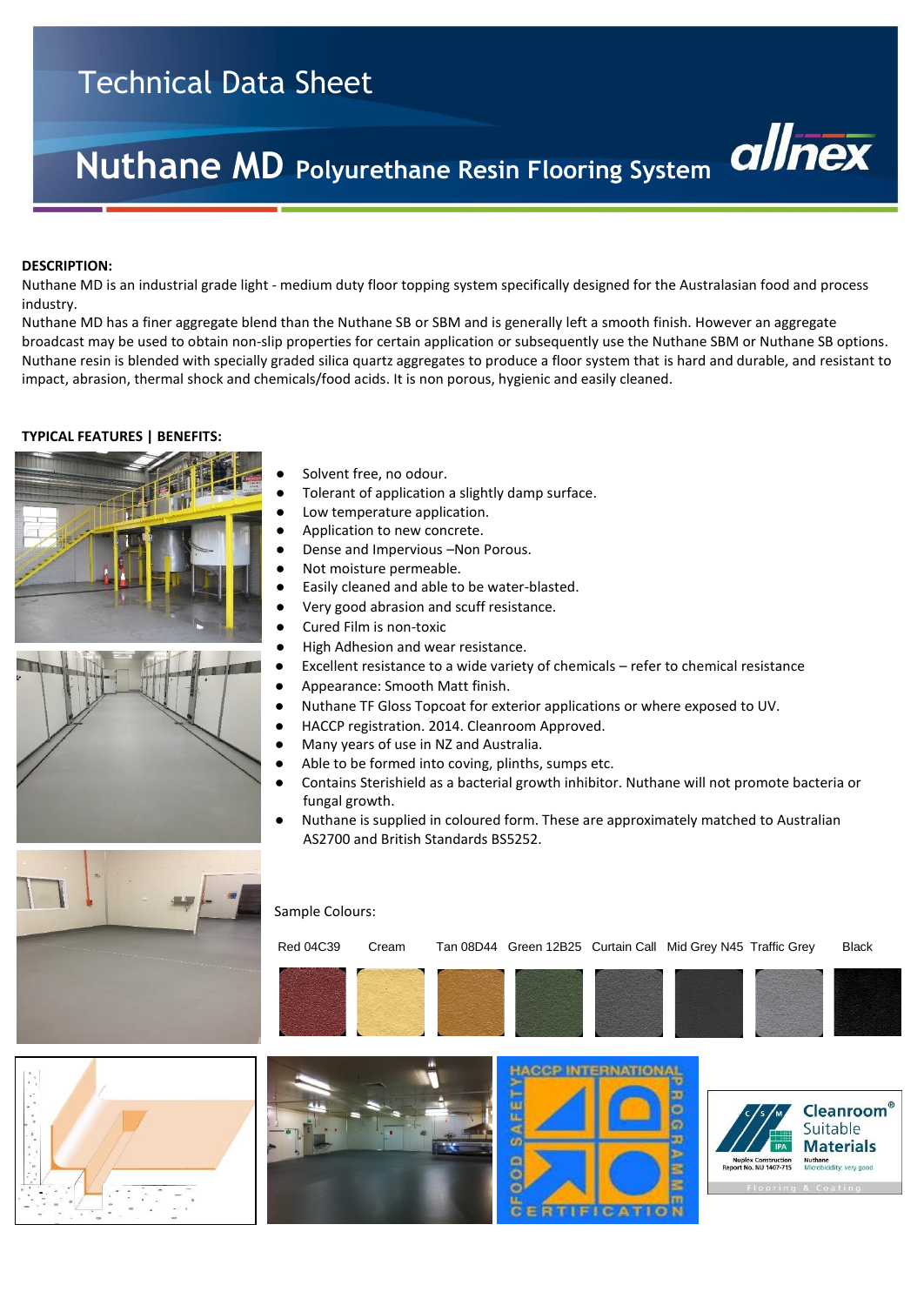# **PERFORMANCE DATA:**

| Minimum Application Thickness:                                 | 3 <sub>mm</sub>                                                        |
|----------------------------------------------------------------|------------------------------------------------------------------------|
| Minimum Application Temperature: Air                           | $10^{\circ}$ C                                                         |
| Maximum Application Relative Humidity: Air                     | 85%                                                                    |
| In-service temperatures:                                       | $3mm$ -20 to $*70^{\circ}$ C                                           |
| Fire properties: Critical radiant flux: TEST METHOD ISO-9239-1 | 11 Kw/m <sup>2</sup> - smoke value 41% min                             |
| <b>Chemical Resistance</b>                                     | Resistant to chemical spillage -cured 7 days at 25°C. . Refer Chemical |
|                                                                | resistance chart                                                       |
| Electrical properties: surface resistivity                     | 3 x 108 Ohm                                                            |
| Adhesion to correctly prepared substrate                       | GB2567-2008. 2.77(KJ/m2). - Concrete failure                           |
| Flexural strength                                              | 25MPa                                                                  |
| Tensile strength                                               | 6N/mm <sup>2</sup>                                                     |
|                                                                |                                                                        |

#### **RECOMMENDED USES**:

- Generally used as a smooth finish for hygiene areas with good cleanability.
- Predominantly dry floors.
- Cosmetic & Pharmaceutical & food and beverage processing plants.
- Dairy hygiene floors
- Food process floors where a high degree of hygiene is required. Approved by regulatory authorities.
- Ablution blocks: Kitchens | Laundries | Toilets
- Bakeries.
- Beverage Processing: Bottling Plants | Breweries | Fruit Juice | Wine etc.
- Cool Stores: Freezers |Chillers etc.
- Commercial Kitchens: Main Kitchen | Freezers | Chillers | Cool Stores etc.
- Dairy Factory Floors. Main Process Halls/Rooms etc*.*
- Meat Processing: Abattoirs |Butchery floors |Poultry |Freezers | Chillers |Cool Stores etc.
- Seafood Processing: Wet Fish | Shellfish | Freezers | Chillers | Cool Stores etc.
- Sports facilities: Changing Rooms | Showers | Toilets for hard-wearability.
- Supermarkets: Bakeries |Deli |Fish |Meat | Freezers | Chillers |Cool Stores etc.
- Floors where a high degree of chemical, mechanical and slip resistance is of prime importance.
- Interior/exterior use. Concrete repair and protection resurfacing damaged or broken concrete with a more physical and chemical resistant surface.
- Can be applied to new or existing sound concrete and also over old resin floors
- Suitable for use in dry or wet situations including ramps. (if an aggregate broadcast is used in wet situations)

# **LIMITATIONS**:

- Nuthane MD will bond to sound concrete but will not bond to weak, friable concrete surfaces
- Concrete shall be cured however Nuthane will bond to damp concrete. Refer to allnex as we may give advice in specific applications.
- Nuthane will bond to concrete that is 7 days old as long as specific concrete design and installation specifications are adhered to. It should be emphasised that success in this application is fully attributable to concrete design.
- Application to unstable or defective substrates without approved remedial treatment prior to installation.
- Nuthane MD is a slurry material and will not fill excessive floor undulations and/or slopes Refer: Sureshield | Supascreed or Nuthane T for trowel-on materials.
- Application over existing coatings/toppings (refer to allnex) or over concrete cure or release agents without allnex approval or over ceramic tiles without specific written allnex design specification.
- Choose the Nuthane grade that suits the intended application.
- Nuthane Matt Finish will yellow upon exposure to UV.
- Use Nuthane TF Gloss Topcoat in exterior situations or where exposed to UV conditions
- Nuthane may be used in many circumstances, interior and exterior. But do be aware of yellowing colour changes on exposure to UV light if the Matt finish is chosen. This does not affect performance durability.

# **COLOURS**:

- 
- 
- 

- 
- 
- -
- Beige RAL1001 Mid Grey N45 Koala Grey 10A07 Cream Green 12B25
- Black Tan 08D44 Traffic Grey Curtain Call Red 04C39
- **HEALTH & SAFETY**: Refer safety data sheets (SDS).
- Wear appropriate safety equipment and clothing
- The use of fans to provide positive forced air draft and/or extraction is recommended.
- Avoid skin contact.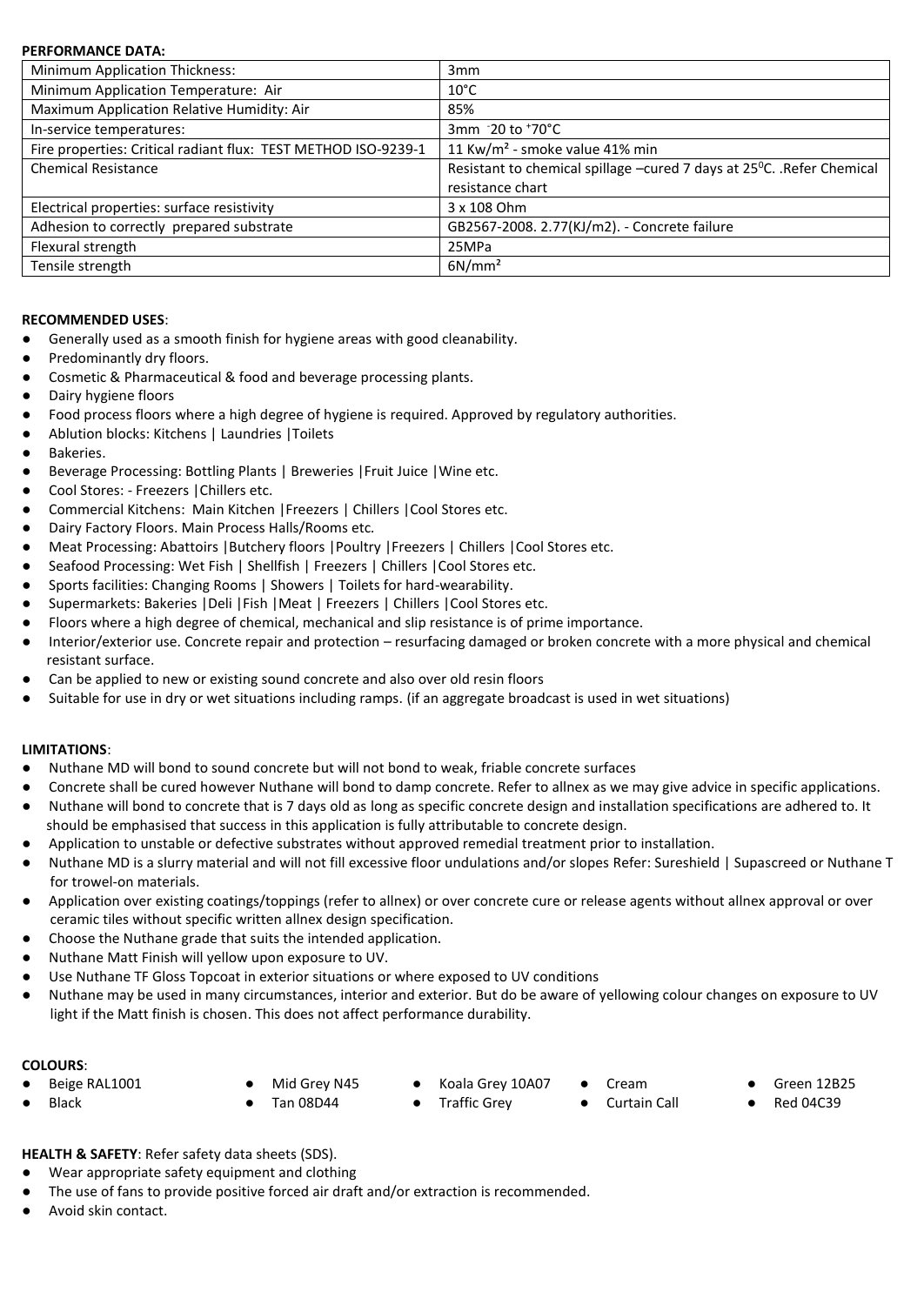# **SURFACE PREPARATION**:

Prepare concrete by mechanical abrasion method to:- *CSP4-5***.** (Concrete Surface Profile Scale - International Concrete Repair Institute) See technical literature:- [http://www.allnexconstruction.com/pdf/Floor\\_Preperation\\_Requirements.pdf](http://www.allnexconstruction.com/pdf/Floor_Preperation_Requirements.pdf)

Remove all concrete curing agents, contaminants and any other material likely to affect the adhesion of the Nuthane MD.

Do not apply over existing coating without checking compatibility.

Prefill any large divots with K125 epoxy mortar and diamond grind to remove any highpoints or contaminants.

Install Anchor recess grooves 5mm wide by 6-8mm deep at all walls, both sides of control joints, columns etc. Installed at 50mm running parallel to walls control joints etc.

#### \*\*Note\*\*

Nuthane will bond to damp concrete but take care with weak, uncured concrete. Please follow this guidance:

# **Wet and uncured concrete** (when less than 28days)

Allow no further wetting- (rain). The concrete design must be controlled for early cure and low water content. The engineer must ensure that the concrete has: a Low water / cement ratio, is a high strength and rapid setting concrete, contains water reducing agents and early curing agents. It must be certified by the concrete placer that the above has occurred. For the warranty, above, to apply certification of the engineered concrete must occur and allnex and its contractor must see evidence of its formulation and correct installation. Scabble or shot blast the concrete to "open the surface" and use fans to dry the surface for >24hours.

# **COVES:**

Where required:

See technical literature – Details:- [http://www.allnexconstruction.com/pdf/Details\\_resin-floor-toppings.pdf](http://www.allnexconstruction.com/pdf/Details_resin-floor-toppings.pdf) Install Coves:

- Supascreed

Install allnex cove upper termination metal strips: **5.2mm or 9.2mm rebated strip**.

Use a rebated wall cut if the coving strip cannot be used.

Install fibreglass CSM cloth in floor/wall internal junctions. (Required on surfaces other than Concrete upstands)

**STZ PREFILL:** (for adding falls, slope modification and floor angles)

Where required:

STZ prefill system types: See STZ technical literature[. http://www.allnexconstruction.com/pdf/stz\\_prefill.pdf](http://www.allnexconstruction.com/pdf/stz_prefill.pdf)

The falls must be specified pre-tender. (Nuthane is medium build floor topping system and prefill may involve significant extra materials). The quantities of materials required to raise the floor height at wall perimeters is often underestimated. To do this may involve significant extra costs and should be discussed and agreed. It is a very common for STZ prefill system to be used under Nuthane to create falls to drains and other filling applications. Normally for new work falls are laid in the concrete and fall to drains. However in refurbishment the drains and falls are incorrect. Sometimes new drains are installed. The Prefill create falls of at least 1: 50 to ensure no ponding water. (1:100 will fall but will have standing water in places).

# **QUALITY ASSURANCE:**

The allnex Licensed Contractor shall ensure all QA checks have been undertaken prior to the installation process and subsequently during the installation process. The completed documentation must be made available to allnex and the client/clients authorised personnel. The product is to be installed within the required control range to ensure a fully cured hard wearing monolithic floor topping system. Information to be recorded daily is:

- Concrete sub-base or prefill mix.
- Material batch numbers used.
- Sequence of mixing, ratios and quantities and formula.
- Substrate moisture content & Substrate temperature.
- Ambient temperature | Ambient relative humidity.
- Daily detail of licenced contractors on-site.

# **PRIMING:**

\*\* If required on weak or porous concrete\*\*

Use Supascreed primer (Solvent Free) at 5-6m²/Lt. Allow to fully dry (turns clear from white) before application of the Nuthane MD system.

# **NUTHANE MD BASECOAT: MIXING RATIO AND COVERAGE @ 3mm**

| Material             | Mix              |
|----------------------|------------------|
| Nuthane Resin        | 8kg              |
| Nuthane Hardener     | 8kg              |
| Nuthane MD Aggregate | 16 <sub>kg</sub> |
| Mix Total kg         | 32kg             |
| Mix Coverage         | $6.0 - 6.4m^2$   |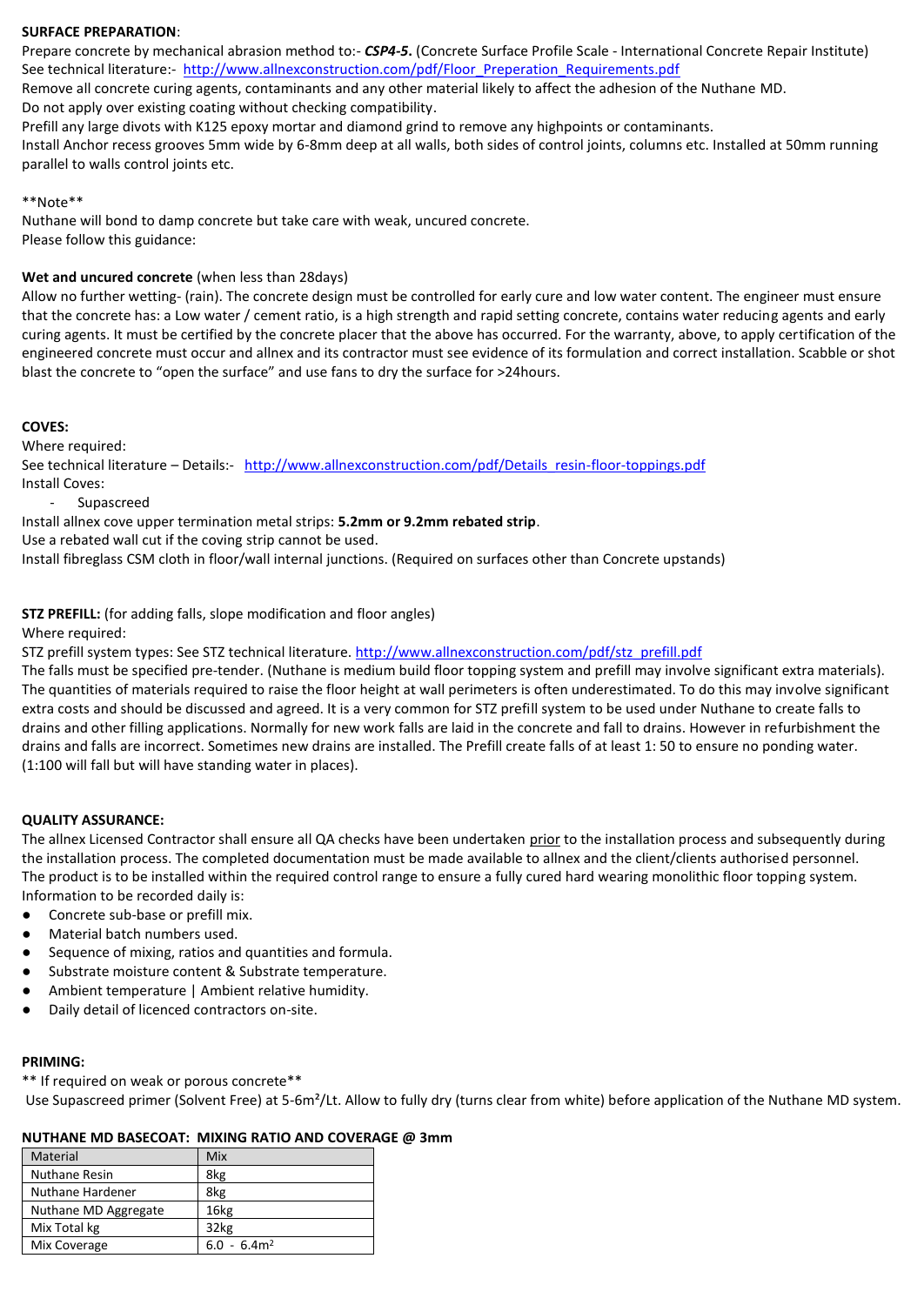# **CONDITONING OF MATERIAL**:

Materials should be conditioned to >16<sup>0</sup>C. Unconditioned materials will be difficult to apply.

#### **MIXING METHOD**:

Add Nuthane Resin (Part A) and Nuthane Hardener (Part B) to a suitable container. Power mix at low speed (approximately 300-500rpm) for 1 minute ensuring both compounds are homogeneously blended and the colour is uniform. Scrape the pail sides with a long broad-knife and then add the Nuthane MD Aggregate. Mix for a further 1 minute slowly to avoid air entrapment. Note: ensure no unmixed materials remain on the sides, rims or lips of the containers.

## **APPLICATION METHOD**:

Pin-rake | Trowel

Pour onto the prepared and primed surface and spread evenly using the appropriate method to obtain a minimum 3mm finish. Ensure the matrix is well compacted and free of ridges or unevenness. Successive mixes must be homogeneously blended together into wet Nuthane mixes. Access to repair wet floor areas during installation can be achieved using crampons or special spiked shoes.

Adequate lighting is to be provided to ensure defective surface finishing can be easily identified and corrected during the installation process. Keep equipment used during the installation clean to prevent lumps developing. If applying at low temperatures, ensure good forced air cross draft to ensure a strong cure.

#### **SLIP RESISTANT FINISHES***: (If Required)*

**Once levelled, broadcast evenly K20s** aggregate (or see below for non-slip options) into the wet surface at a rate of 3-4kg /m². Broadcast until refusal and no more wet resin appears. This is a heavy application rate. Work carefully to keep a clean working edge.

| Rating          | Non-slip Media                             | Quantity $m2$ | Application                     |
|-----------------|--------------------------------------------|---------------|---------------------------------|
| R <sub>11</sub> | K20s sand                                  | 4 kg          | Broadcast into the wet basecoat |
| R <sub>13</sub> | 18/36 aggregate   16 Grit Silicon Carbide  | 4 kg          | Broadcast into the wet basecoat |
|                 | 50 / 50 Blend                              |               |                                 |
| $R13+$          | 7/14 aggregate                             | 4 kg          | Broadcast into the wet basecoat |
|                 | **More aggressive non-slip can be achieved |               |                                 |
|                 | with 16 grit Aluminium Oxide.              |               |                                 |

#### **PRODUCT PROPERTIES**:

| Pot Life                       | $25^{\circ}$ C - 50%RH                     | $20 - 30$ minutes                                                     |  |
|--------------------------------|--------------------------------------------|-----------------------------------------------------------------------|--|
| Hard Dry                       | $25^{\circ}$ C - 50%RH                     | 3 hours                                                               |  |
| Light Foot Traffic             | $25^{\circ}$ C - 50%RH<br>6 hours minimum  |                                                                       |  |
| <b>Full Use</b>                | $25^0C - 50%RH$                            | >12 Hours                                                             |  |
| Recoat                         |                                            | Anytime within 24 hours. (After 24 hours: Severe mechanical abrasion) |  |
| SG kg/litre                    | 1.65                                       |                                                                       |  |
| Solid Content                  | 100%                                       |                                                                       |  |
| Clean Up                       | Solvent HA                                 |                                                                       |  |
| Dangerous Goods Class          |                                            |                                                                       |  |
| ~ Supascreed Primer            | Hazard Class 9                             | Packing Group III                                                     |  |
| $~\sim$ Nuthane Resin          | Hazard Class 9                             | Packing Group III                                                     |  |
| ~ Nuthane Hardener             | Hazard Class 6.1   Packing Group II        |                                                                       |  |
| ~ Nuthane MD aggregate         | Not regulated                              |                                                                       |  |
| ~ Nuthane Catalyst             | Not regulated                              |                                                                       |  |
| ~ Nuthane Topcoat Filler       | Not regulated                              |                                                                       |  |
| ~ Supadeck TF Hardener         | Not regulated                              |                                                                       |  |
| ~ Nuthane Gloss Resin          | <b>Hazard Class 3</b><br>Packing Group III |                                                                       |  |
| ~ Nuthane Gloss Hardener       | Hazard Class 3<br>Packing Group III        |                                                                       |  |
| Packaging                      |                                            |                                                                       |  |
| ~ Supascreed Primer            |                                            | 6.4 $kg$ Kit – contains 2 x plastic containers                        |  |
| $~\sim$ Nuthane Resin          | 20kg Plastic container                     |                                                                       |  |
| ~ Nuthane Hardener             | 20kg Plastic container                     |                                                                       |  |
| ~ Nuthane MD aggregate         | 16kg NZ - Plastic lined paper bag          |                                                                       |  |
| ~ Nuthane Catalyst             | 500ml Metal container                      |                                                                       |  |
| ~ Nuthane Topcoat Filler       | 4kg Plastic container                      |                                                                       |  |
| ~ Supadeck TF Hardener         | 2.75kg Metal container                     |                                                                       |  |
| ~ Nuthane Gloss Resin -Colours | - 10 litres - Metal Container<br>14.7 kg   |                                                                       |  |
| ~ Nuthane Gloss Resin - Clear  | - 10 litres - Metal Container<br>9.8 kg    |                                                                       |  |
| ~ Nuthane Gloss Hardener       | $1$ kg                                     | - 1 litre - Plastic Container                                         |  |
| Shelf life                     |                                            | 12 months from date of manufacture.                                   |  |
|                                | (After this period consult with allnex).   |                                                                       |  |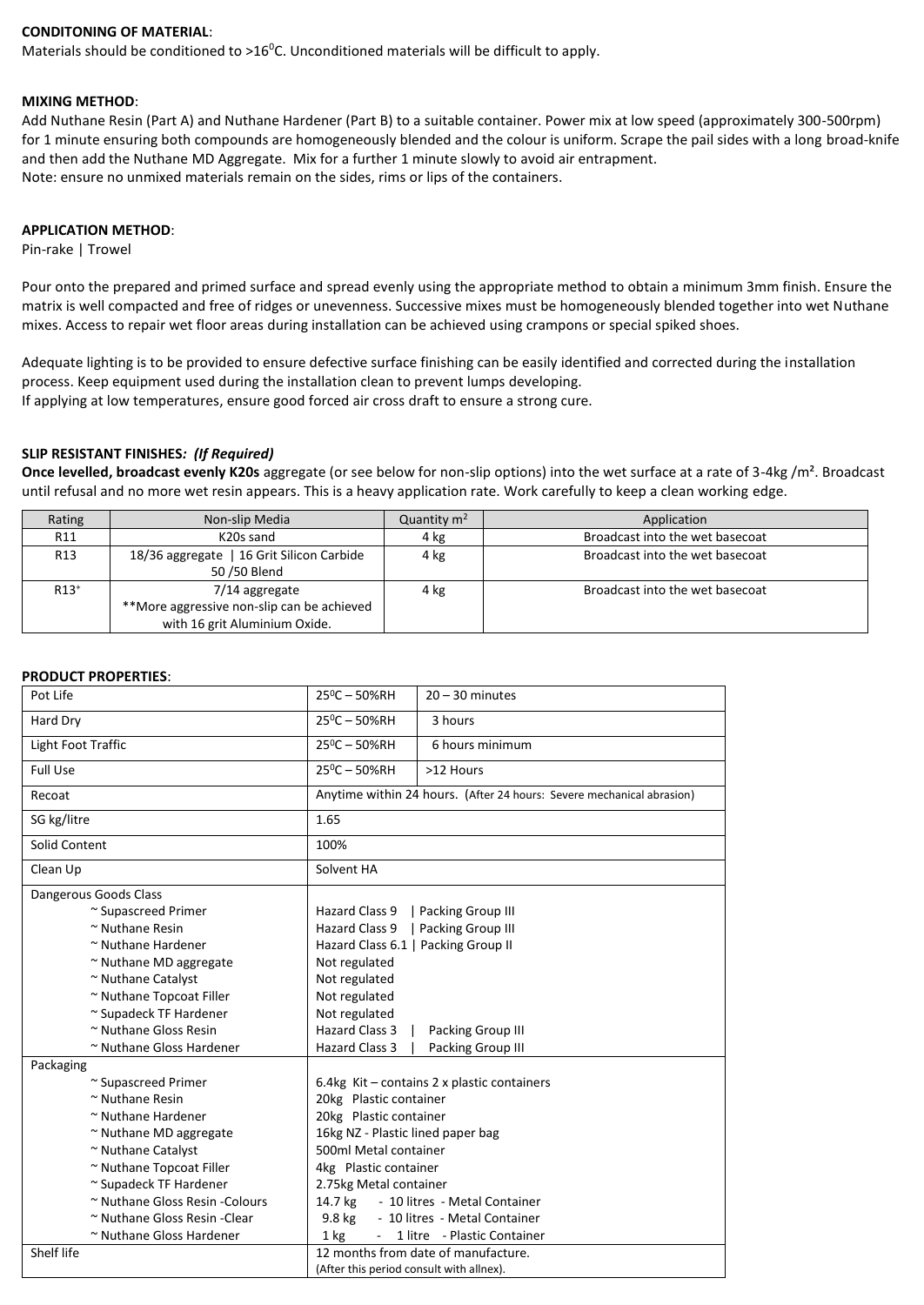# **TOPCOATING:**

Generally Nuthane MD is not Top-Coated as it is left as a smooth plain matt finish.

# **OPTIONAL: Gloss and a full colour range is not available in the Nuthane MD system:**

A gloss finish and/or bright colours may be required (e.g. hygiene areas, cleanability, smart appearance etc.) If so, then top-coating is required.

Gently disc off (sand) the cured Nuthane and prime with SPS primer.

Apply one coat of Surecote 200 in the specified colour. (0.2 -1.0mm as required).

The finish will then be smooth and glossy but not slippery.

# **Or**

If the Nuthane MD has been aggregated to provide a non-slip finish then it will require Top-Coating.

Use one of the systems noted below if an aggregated surface finish has been applied: Refer: allnex Construction Products for specific advice for your application.

Once the body coat is applied with a non-slip aggregate, allow it to cure. Sweep hard and vacuum to remove loose broadcast aggregates. Then apply the chosen topcoat system – The Topcoat system provides and even result on the non-slip finish.

Nuthane Topcoat is roller applied using a double armed roller so that force may be used to apply a thin even coat.

Do not allow to pool or puddle as thick applications may blister.

Take care to apply a thin even film to avoid curing blisters. If brushing coves, then follow by back-rolling.

#### **Topcoat System Options:**

| Svstem # | Topcoat Type                                 | Finish | Base                         | Odour         | Light Stability |
|----------|----------------------------------------------|--------|------------------------------|---------------|-----------------|
| 1.0      | Nuthane TF Topcoat                           | Gloss  | Uses Nuthane resin           | No Odour      | UV stable       |
| 2.0      | Nuthane Gloss Topcoat                        | Gloss  | Uses separate topcoat system | Slight Odour  | UV stable       |
| 3.0      | Supadeck UV Topcoat (see separate datasheet) | Gloss  | Uses separate topcoat system | Solvent odour | UV stable       |

#### **Topcoat: System 1.0**

#### **Nuthane TF Topcoat - Mixing Ratio and Coverage**:

| Nuthane Resin                 |                                                        | 1.5 <sub>kg</sub>                                                         |
|-------------------------------|--------------------------------------------------------|---------------------------------------------------------------------------|
| <b>Nuthane Catalyst</b>       |                                                        | $0.2\%$ - $0.6\%$ - see chart below                                       |
| Supadeck TF Topcoat           |                                                        | 2.75kg                                                                    |
| Nuthane Topcoat Filler        |                                                        | 1.5 <sub>kg</sub>                                                         |
| Mix Total kg                  |                                                        | 5.75kg / 4 litres                                                         |
| Mix Coverage                  | ~ First Coat                                           | 2.0 - 2.5m <sup>2</sup> / litre - dependent on aggregate over-seed choice |
|                               | $\sim$ Second Coat*                                    | $4.0 \text{ m}^2$ / litre                                                 |
| more even and uniform finish. | *Second Coat is optional, however; this will provide a |                                                                           |

#### **TF Topcoat Catalyst Additions:**

| Catalyst addition to resin ratio | Addition rate to full 20kg pail of resin | Pot life (Minutes) | Touch dry time (hrs) |
|----------------------------------|------------------------------------------|--------------------|----------------------|
| 0.2%                             | 40 grams                                 |                    | 6.5                  |
| 0.3%                             | 60 grams                                 |                    | 5.5                  |
| 0.4%                             | 80 grams                                 |                    |                      |
| 0.5%                             | 100 grams                                |                    | 4.5                  |
| 0.6%                             | 120 grams                                |                    |                      |

#### \*\*\*\*Note\*\*\*\*

The catalyst is needed in the resin to obtain good cure times. Failure to add that catalyst will result in cure not occurring. It may be more convenient to add the catalyst to a full pail (20kg) of Nuthane resin.

# \*\*\*\*Note\*\*\*\*

The Nuthane \*\*Gloss TF Topcoat System\*\* should be thinned with Mineral Turps at a maximum percentage of 5% to aid application. (i.e. on total mix: 4 litres of mixed topcoat = 200mls mineral turps)

Mix components well.

# **Topcoat: System 2.0**

# **Nuthane Gloss Topcoat - Mixing Ratio and Coverage**:

| Nuthane Gloss Topcoat Resin   |                                                        | 10 litres                                                      |
|-------------------------------|--------------------------------------------------------|----------------------------------------------------------------|
| Nuthane Gloss Hardener        |                                                        | 1 Litre                                                        |
| <b>Mix Total Litres</b>       |                                                        | 11 Litres                                                      |
| Mix Coverage                  | ~ First Coat                                           | 2.0 - $2.5m2/$ litre - dependent on aggregate over-seed choice |
|                               | $\sim$ Second Coat*                                    | $4.0 \text{ m}^2$ / litre                                      |
|                               | *Second Coat is optional, however; this will provide a |                                                                |
| more even and uniform finish. |                                                        |                                                                |